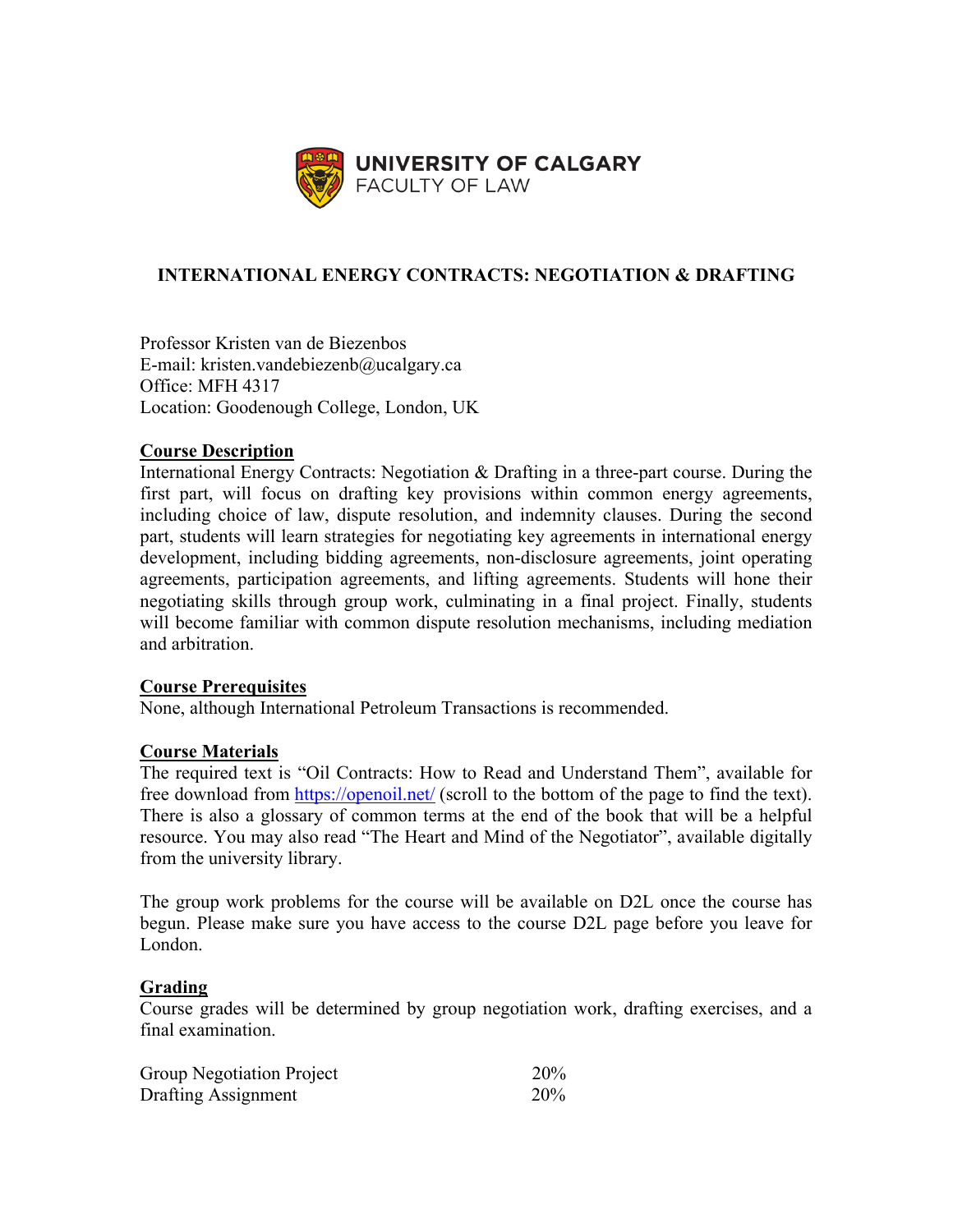| Daily Journal      | 15% |
|--------------------|-----|
| Final Examination: | 45% |

Final grades in the course will be calculated by combining weighted results for each evaluation component, and assigned on the basis of the following grade point conversion scale. Note that the  $A<sup>+</sup>$  grade ultimately carries a value of 4.0 on the University's scale for GPA purposes.

| $A+ = 4.01-4.3$ $B+ = 3.15-3.49$ $C+ = 2.15-2.49$ $D+ = 1.15-1.49$      |  |
|-------------------------------------------------------------------------|--|
| $A = 3.85-4.00$ B = 2.85-3.14 C = 1.85-2.14 D = 0.50-1.14               |  |
| $A = 3.50 - 3.84$ $B = 2.50 - 2.84$ $C = 1.50 - 1.84$ $F = 0.00 - 0.49$ |  |

The Faculty of Law has adopted a grading rule that requires courses with more than 10 students to have a "B" median grade. It also has a guideline that encourages 10% of grades to be in the "A" range. The instructor reserves the right to adjust grades in order to comply with the Faculty's grading rules and policies.

#### **University of Calgary and Faculty of Law Policies and Regulations**

#### *Electronic Communication*

In accordance with the University's Electronic Communications Policy, students may communicate with the instructors of this course via their @ucalgary email accounts only. Desire 2 Learn (D2L), which is located on the University of Calgary server, will be used extensively for communication with students. **It is the student's responsibility to ensure that s/he gets all posted communications and documents and that s/he receives emails sent through D2L**. Only your @ucalgary.ca email address should be linked to D2L. Please ensure that you are regularly checking your @ucalgary.ca account.

#### *Regulations*

Specific regulations for the Faculty of Law at the University of Calgary, including Faculty-specific regulations on grading, assignments, examinations, deferrals, appeals, academic misconduct, etc., can be found here: [http://live-uc](http://live-uc-law.pantheonsite.io/sites/default/files/teams/2/faculty-regulations-june-2015.pdf)[law.pantheonsite.io/sites/default/files/teams/2/faculty-regulations-june-2015.pdf.](http://live-uc-law.pantheonsite.io/sites/default/files/teams/2/faculty-regulations-june-2015.pdf) Except where the Faculty of Law Regulations specify otherwise, all regulations and deadlines of the University of Calgary apply to students in the Faculty of Law. The University of Calgary Calendar containing those regulations can be found here: [http://www.ucalgary.ca/pubs/calendar/current/.](http://www.ucalgary.ca/pubs/calendar/current/) The Academic Regulations are here: [http://www.ucalgary.ca/pubs/calendar/current/academic-regs.html.](http://www.ucalgary.ca/pubs/calendar/current/academic-regs.html)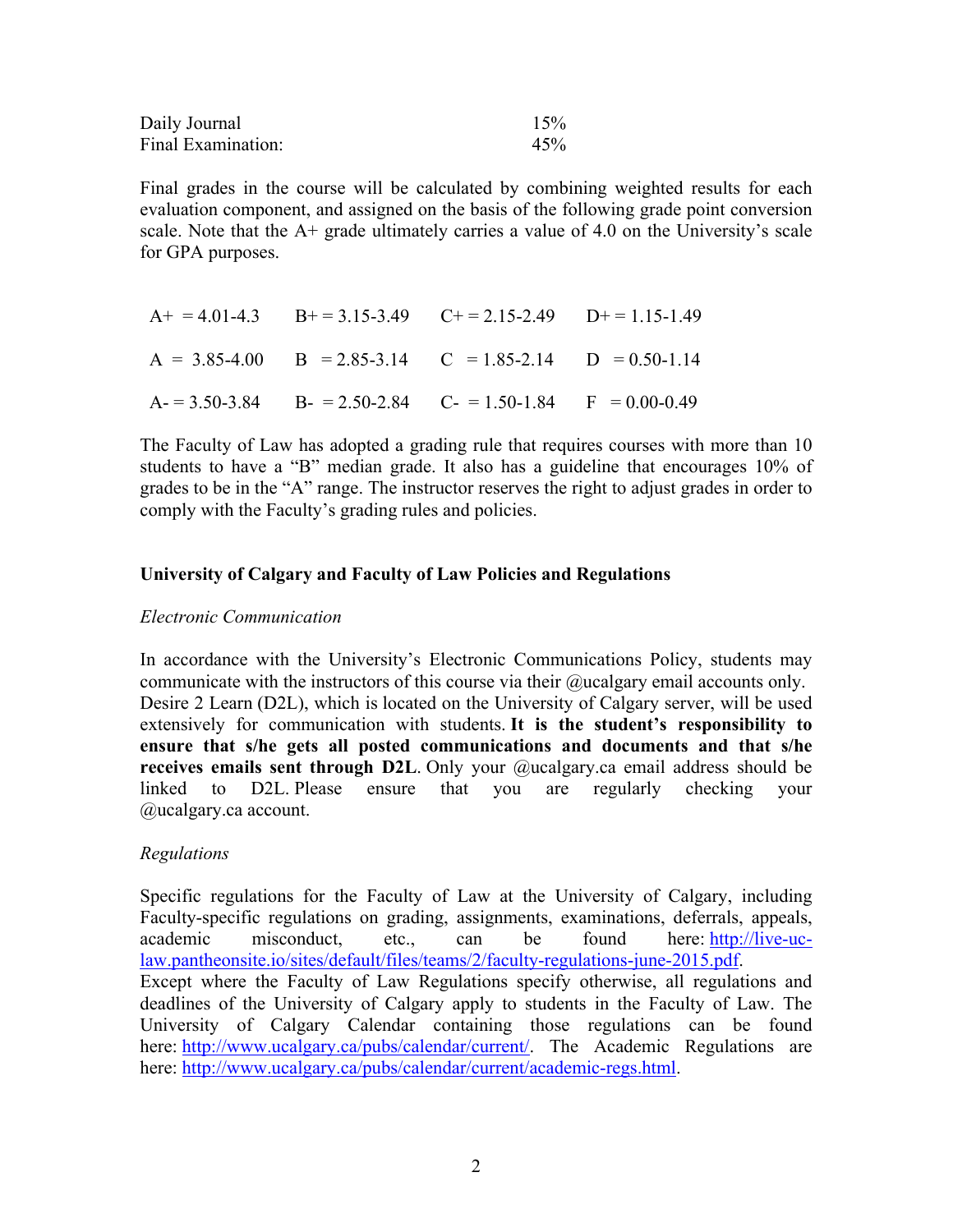#### *Academic Misconduct*

The Faculty of Law and the University take academic misconduct, including plagiarism and cheating, very seriously. Please review the University of Calgary's regulations on plagiarism, cheating and other academic misconduct at [http://www.ucalgary.ca/pubs/calendar/current/k-5.html.](http://www.ucalgary.ca/pubs/calendar/current/k-5.html) You are expected to be familiar with these standards and to uphold the policies of the Faculty and the University in this respect.

Please speak with your instructor if you have any questions or concerns.

# *Religious/Spiritual Observance*

The University of Calgary recognizes and respects the diversity of its members, including diversity of religious faiths and observances. Because of this it is understood that some students may not be able to attend classes, write tests or write final examinations on days of observance.

Please note that to arrange an alternative date or time for a final exam on this basis, students must submit an application accompanied by written evidence to the Associate Dean prior to the date of the examination. The regulations on exam deferral for religious observance may be found in the Regulations of the Faculty of Law at para. 8(a)(i): [http://live-uc-law.pantheonsite.io/sites/default/files/teams/2/faculty-regulations](http://live-uc-law.pantheonsite.io/sites/default/files/teams/2/faculty-regulations-june-2015.pdf)[june-2015.pdf.](http://live-uc-law.pantheonsite.io/sites/default/files/teams/2/faculty-regulations-june-2015.pdf)

The general University of Calgary policy on Religious/Spiritual Observance is available here:

[http://www.ucalgary.ca/pubs/calendar/current/e-4.html.](http://www.ucalgary.ca/pubs/calendar/current/e-4.html)

# *Accessibility Services*

The University of Calgary has a range of resources available to facilitate an accessible learning environment for students with disabilities including chronic health issues, physical, mental, psychiatric and learning disabilities, and impairments of a temporary nature due to accident, illness or injury. Students with disabilities requiring accommodation in the classroom or in the examination or evaluation process are encouraged to contact Student Accessibility Services as early possible to discuss the specific accommodations and supports required. Student Accessibility Services will work with students and administrators at the Faculty of Law to implement the required accommodations and supports. All requests for accommodation will be kept confidential. Please note that documentation of a disability is a requirement for accommodation.

The Student Accessibility Services website is here: [http://www.ucalgary.ca/access/.](http://www.ucalgary.ca/access/) The regulations on exam deferral to accommodate students with disabilities may be found in the Regulations of the Faculty of Law at para.  $8(a)(i)$ : [http://live-uc](http://live-uc-law.pantheonsite.io/sites/default/files/teams/2/faculty-regulations-june-2015.pdf)[law.pantheonsite.io/sites/default/files/teams/2/faculty-regulations-june-2015.pdf.](http://live-uc-law.pantheonsite.io/sites/default/files/teams/2/faculty-regulations-june-2015.pdf) The general University of Calgary policy for Students with Disabilities is available here: [http://www.ucalgary.ca/pubs/calendar/current/b-1.html.](http://www.ucalgary.ca/pubs/calendar/current/b-1.html)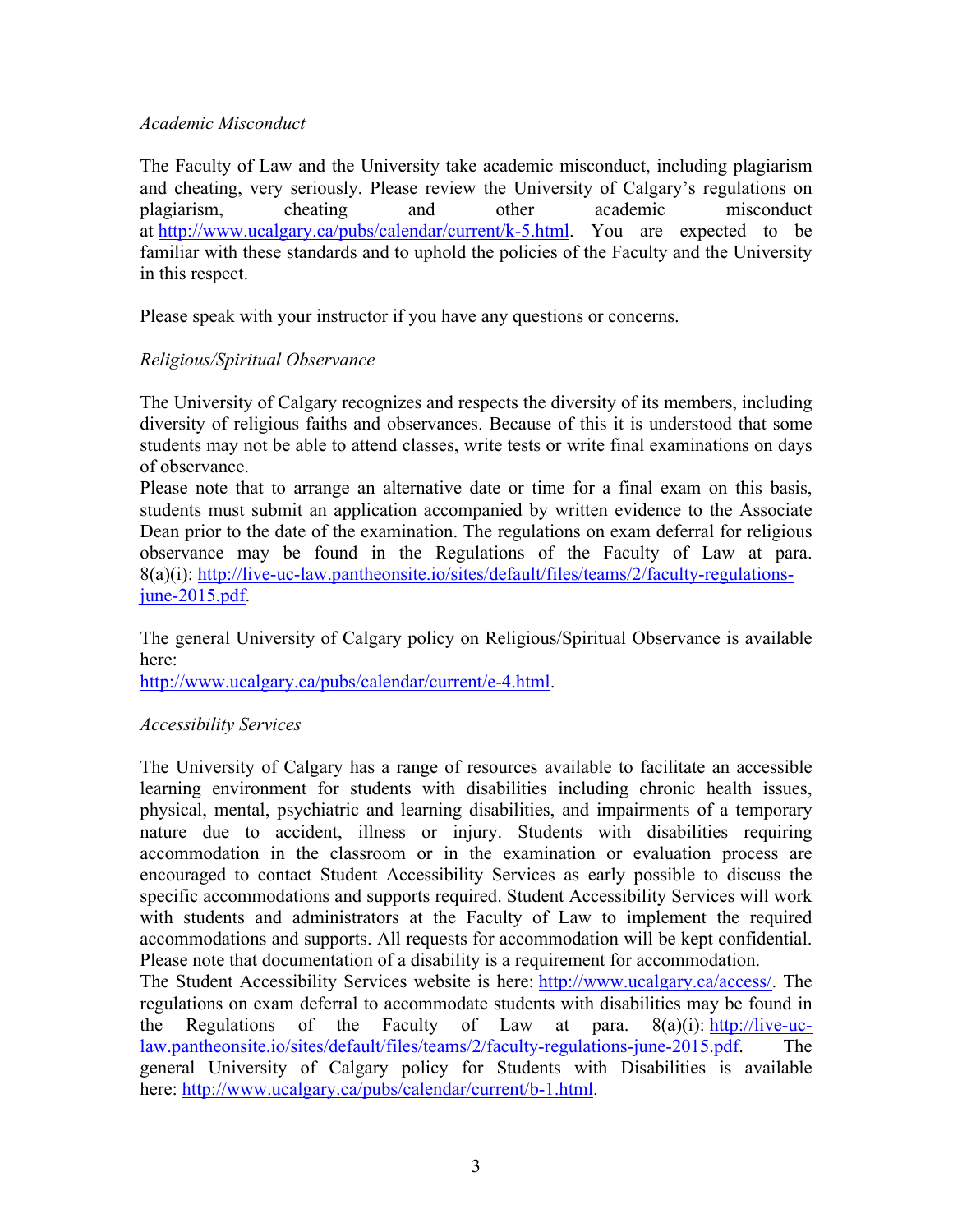## *Wellness and Mental Health Resources*

The University of Calgary recognizes the pivotal role that student mental health plays in physical health, social connectedness and academic success, and aspires to create a caring and supportive campus community where individuals can freely talk about mental health and receive supports when needed. We encourage you to explore the mental health resources available throughout the university community, such as counselling, self-help resources, peer support or skills-building available through the SU Wellness Centre (Room 370, MacEwan Student Centre, [https://www.ucalgary.ca/wellnesscentre/services/mental-health-services\)](https://www.ucalgary.ca/wellnesscentre/services/mental-health-services) and the Campus Mental Health Strategy website [\(http://www.ucalgary.ca/mentalhealth/\)](http://www.ucalgary.ca/mentalhealth/). *Student Safety*

In the event of an emergency on campus, students may be required to evacuate the building. The University of Calgary has designated Assembly Points in the event of an emergency. The University's policy on evacuation is here: [https://www.ucalgary.ca/emergencyplan/building-evacuation.](https://www.ucalgary.ca/emergencyplan/building-evacuation) The designated Assembly Points are here: [https://www.ucalgary.ca/emergencyplan/building](https://www.ucalgary.ca/emergencyplan/building-evacuation/assembly-points)[evacuation/assembly-points.](https://www.ucalgary.ca/emergencyplan/building-evacuation/assembly-points) The University of Calgary has a twenty-four hour service to walk students to their destination on campus safely. Information about the Safewalk service can be found here: [http://www.ucalgary.ca/security/safewalk.](http://www.ucalgary.ca/security/safewalk)

# *Freedom of Information and Privacy*

The University of Calgary complies with the requirements of the Freedom of Information and Privacy Act. The University's policy on the sharing of student information with third parties can be found here: [http://www.ucalgary.ca/legalservices/files/legalservices/pg-pi](http://www.ucalgary.ca/legalservices/files/legalservices/pg-pi-of-students-to-3rd-parties.pdf)[of-students-to-3rd-parties.pdf.](http://www.ucalgary.ca/legalservices/files/legalservices/pg-pi-of-students-to-3rd-parties.pdf) The University's policy on the sharing of student information with the subject can be found here: [http://www.ucalgary.ca/legalservices/files/legalservices/pg-pi-of-student-to](http://www.ucalgary.ca/legalservices/files/legalservices/pg-pi-of-student-to-subject.pdf)[subject.pdf.](http://www.ucalgary.ca/legalservices/files/legalservices/pg-pi-of-student-to-subject.pdf)

*The University has a Student Ombuds office. Information about that office can be found here: [http://www.ucalgary.ca/provost/students/ombuds.](http://www.ucalgary.ca/provost/students/ombuds)*

*The Law representative on the University Student Union can be contacted via e-mail at [lawrep@su.ucalgary.ca.](mailto:lawrep@su.ucalgary.ca)* 

# **Required Readings:**

The following should be read in advance of the course start. All readings are from "Oil Contracts: How to Read and Understand Them". You should bring a digital copy of the book to London, but you will not have time to do the readings once we are there. This course is designed so that the readings are completed ahead of the course start, and during the course you should only need to refer to the text for reference. The course is divided into three weeks and three modules: 1) overview of energy contracts, forming of consortia (groups of oil companies), and creating a bid for international energy work; 2)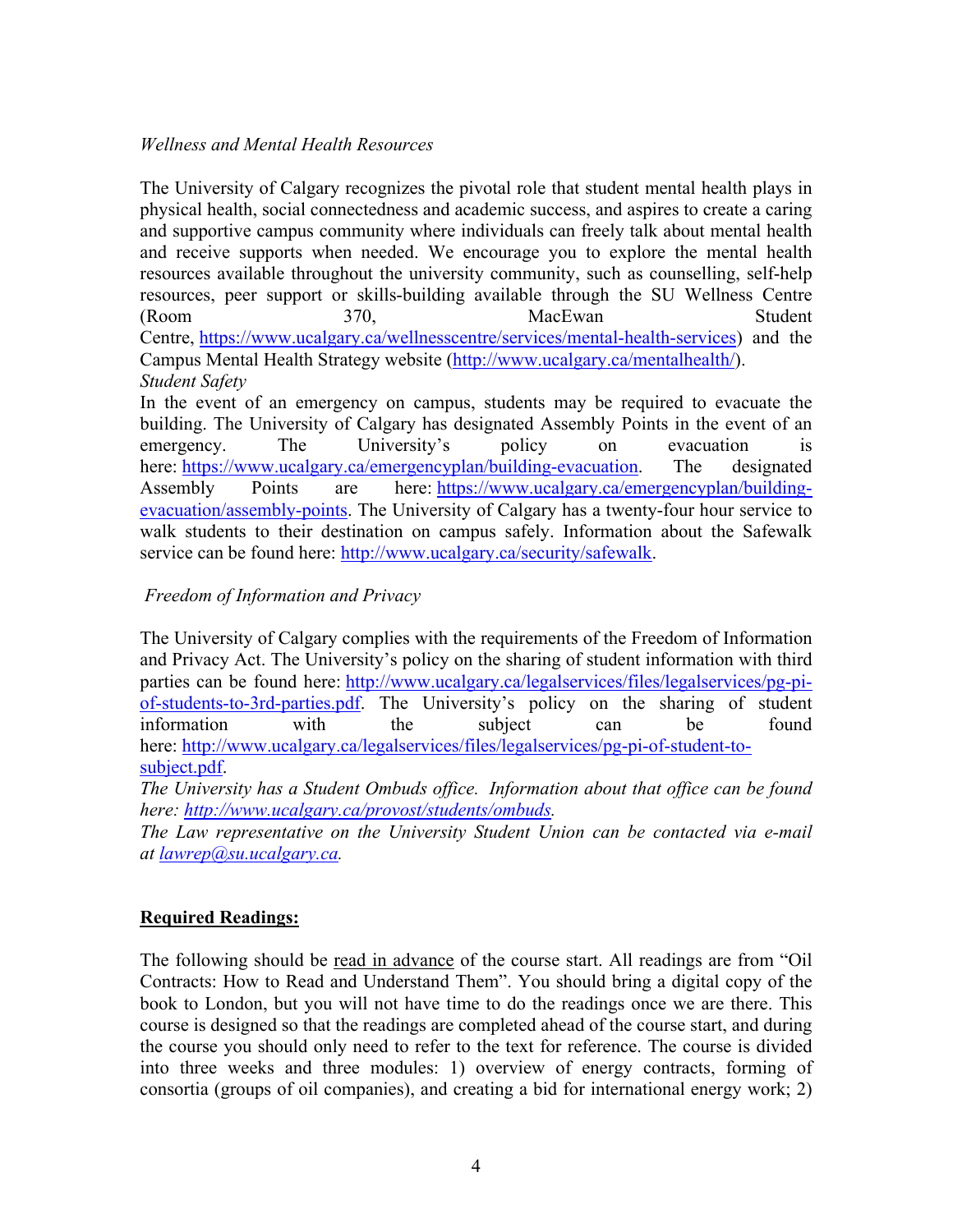negotiating and drafting the joint operating agreement; and 3) dispute resolution. Classes at the beginning of the week will focus on discussion of core concepts and negotiating strategy, while classes at the middle and end of the week will focus on negotiating and drafting, in both group and individual settings.

**Optional but highly recommended**: Background and fundamental concepts: pages 9-39 **Required**: Energy contracts: 137-148, 41-70 **Required**: Financing: 73-112

The optional readings will provide helpful background and introduce students to some basics of the international oil  $\&$  gas industry. This is particularly important for students who have not taken International Petroleum Transactions or Oil & Gas Law. At times, I will give information about wind and solar projects in class, but those projects rely heavily on the model of oil & gas, and so students interested in renewables will still benefit from much of the material we will cover. Required readings are essential to good performance during the course and in group negotiation and drafting exercises.

Materials for in-class simulations and exercises will be posted on D2L during the course.

**Journal Assignment**: Beginning on your first day of class and ending on the last day of class, you will be responsible for keeping a daily journal in which you reflect on what we've learned in class and your experiences with the group exercises. Entries should be typed and at least one page, double spaced, per day (Monday-Friday). The journal is part of your final grade.